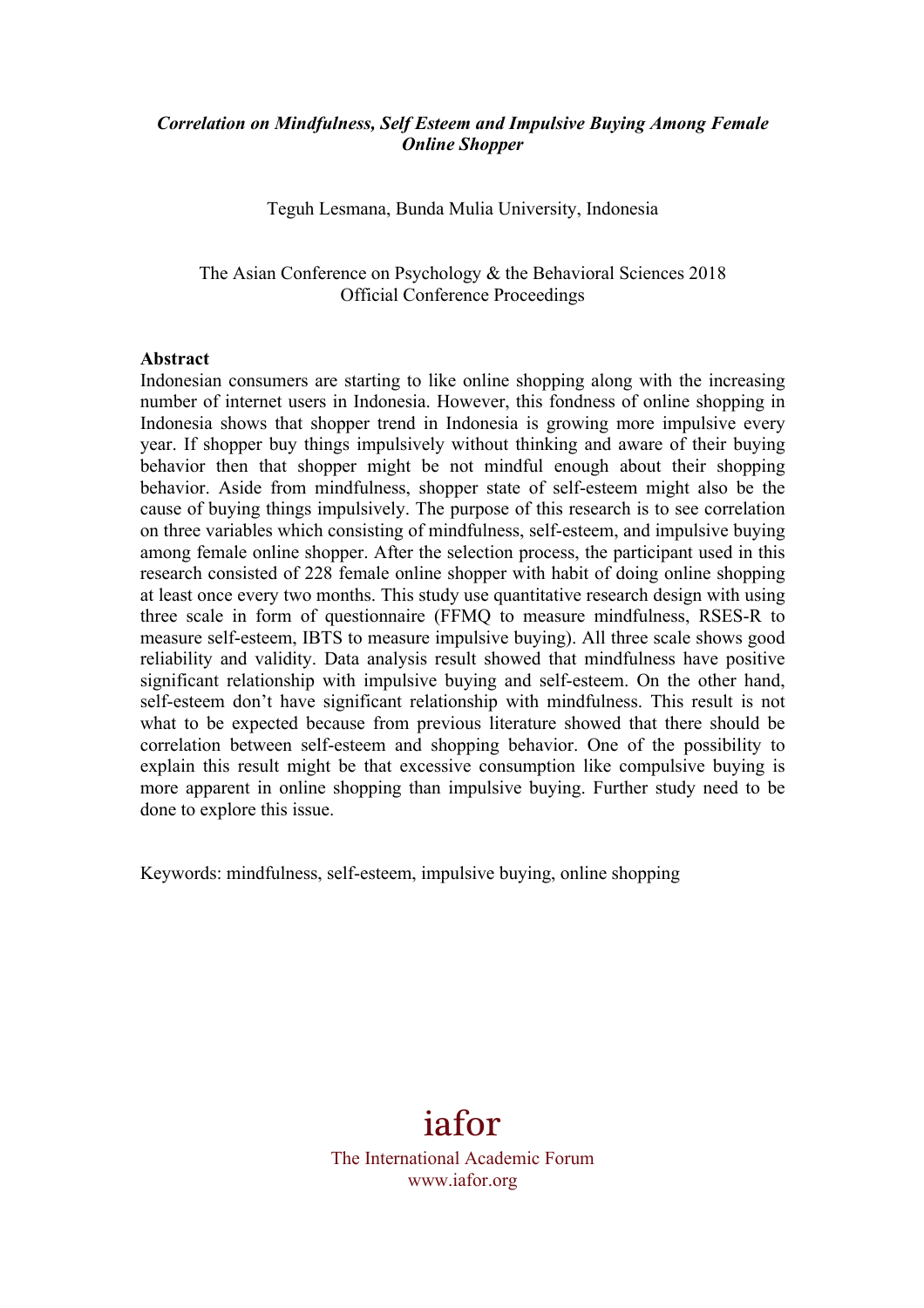## **Introduction**

As the development of technology and internet facilities then one can buy goods without having to travel far to buy the goods. Shopping through the internet (online shopping) turns into something that can be done anywhere and anytime through mobile phone which has become a product that many found in Indonesian society today. According to Nielsen Indonesia (Lubis, 2014), Indonesian consumers are starting to like online shopping along with the increasing number of internet users in Indonesia. They love to read reviews and search for information about products and services needed. The most commonly used device for online shopping is mobile phones. According to the report (Lubis, 2014), Indonesia is at the top of the globe in terms of using mobile phones for online shopping along with the Philippines, Vietnam, and Thailand.

The large selection of items that can be purchased in online stores also encourage Indonesian consumers to do online shopping. Based on Nielsen Consumer & Media View Survey report for 2011-2015 period (in Anestia, 2015), consumers in Indonesia most often shop clothes at online stores. Nielsen mentioned that the 5 items most frequently spent by consumers in e-commerce consisted of clothing (69%), home appliance  $(10\%)$ , books  $(7\%)$ , travel tickets  $(7\%)$ , and computers  $(6\%)$ . The report also found that women are most often shop online (54%) than men (46%). Most buyers are employees / white collar (31%), students (26%) and employers (15%). In terms of age, the range of 20-29 years dominates online shoppers by 50% of the research sample. The rest are aged 30-39 years (23%), 10-19 years (18%), 40-49 years  $(7%)$ , and 50 years and over  $(2%)$ .

Things that encourage someone to be more happy to shop online, according to Harmandini (2011) are based on the fact that online stores have several advantages, including: (a) saving time and cost - save costs in the sense of reducing the cost of riding a vehicle or parking fee when they go to the mall, and save time because they do not have to go around the store to compare prices, just move the mouse to switch shops, (b) online stores always improve themselves - they can receive direct feedback from buyers, what can't be improved and what to become advantage can be improved. Through web analytics, an online store can find out its customer habits and optimize its services to meet customer needs, (c) regular stores do not provide search box services - without asking the salesperson, online stores through search boxes can distinguish items in their respective categories. The customer's comments will usually also be responded on message boards or e-mail, (d) regular stores do not provide recommendations - online stores such as Amazon, for example also provide recommendations on other items that may be related to the goods being searched, (e) no need to accept other distractions - in regular stores sometimes customers have to jostle, scramble things with others. In the online store this trouble is clearly not encountered.

A consumer will behave in a way to be happy to shop according to Hawkins, Mothersbaugh and Best (2007) due to external (cultural, sub-cultural, demographic, social status, reference group, family, and marketing activities) and internal influences (perceptions, memories, motives, personalities, emotions, and attitudes). The external and internal influences then shape one's self-concept and lifestyle. Self-concept and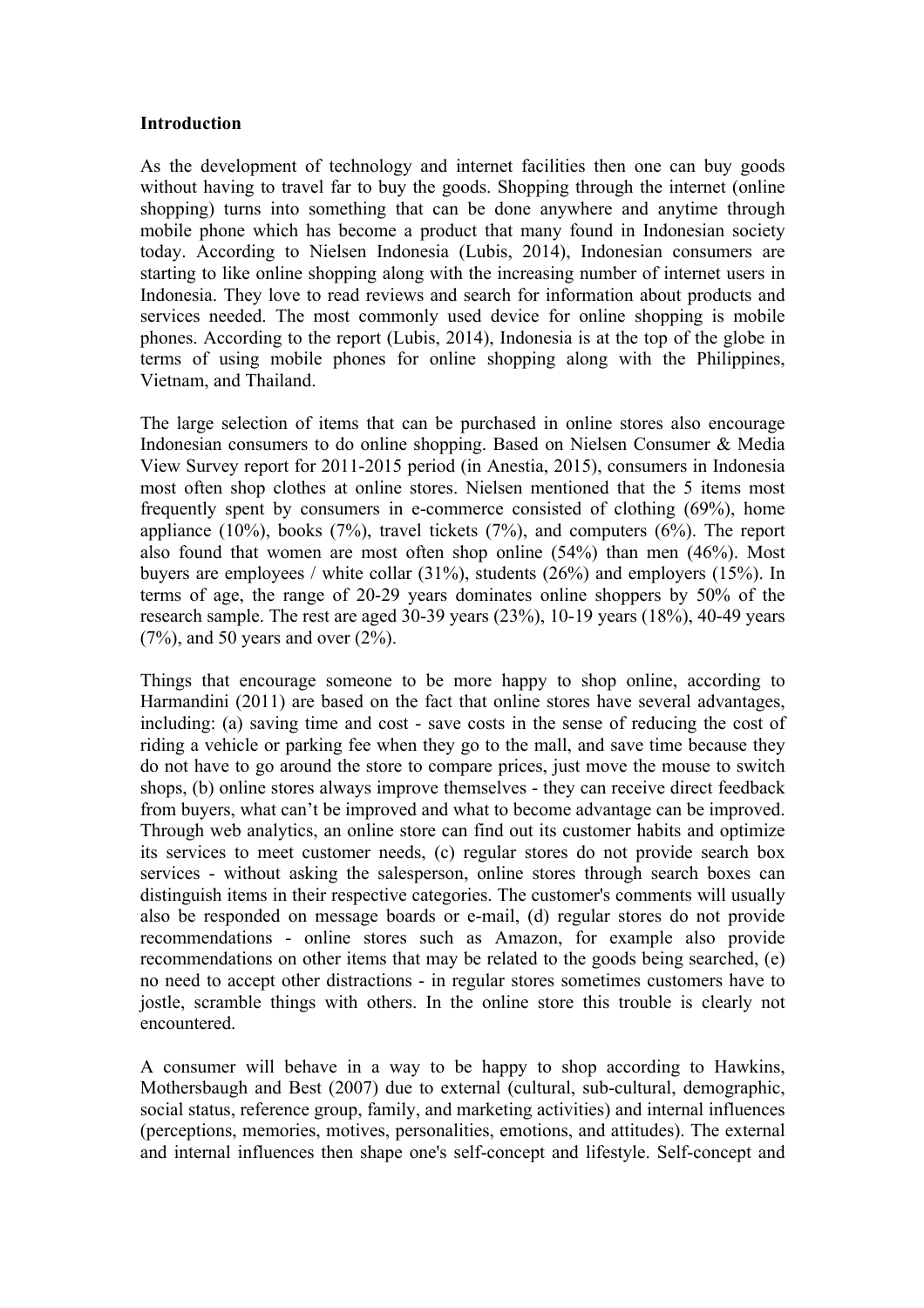lifestyle then generate the needs and desires for the decision-making process in buying a good.

Consumer motives for shopping can be caused by various factors. A motive is a construct that represents the invisible inner force that stimulates and generates a behavioral response and provides a specific direction for the behavior. The terms need and motivation are often used interchangeably. This is because when the consumer feels the distance between the desired state and his or her actual state, a need is recognized and experienced as a state of encouragement called motivation. Needs and motivations affect what consumers see as important and also affect their feelings and emotions (Hawkins, et al., 2007).

At a time when feelings and emotions are dominating the consumer's motive to shop so often the purchase is done without the process of thinking and without the actual needs for products or services purchased. According to research company in Indonesia, Nielsen Company (Decilya, 2011), shoppers trend in Indonesia is growing more impulsive every year. This is seen from the lack of planning buyers when you want to shop. Nielsen data show that in 2010, 21% of shoppers never planned the items they wanted to buy. This result is an increase compared to the year 2003 which is only 10%. In addition, Nielsen 2010 data shows there are 39% of shoppers planning to buy something, but there are always additional items beyond the original plan. The result also increased compared to 2003 which was only 13%. Thus, online shopping that makes it easier for someone to spend without seeing the time and place will cause the people of Indonesia to buy goods impulsively or without planning.

Mindfulness becomes an important thing for shopping activity via online, because if someone is not really aware in buying goods that he bought, then the shopping behavior becomes something that is automatic and not to meet the needs in the person. A shopping behavior that becomes automatic will lead someone to buy goods impulsively (impulsive buying). Impulsive buying are defined by Piron (1991) as: (a) something unplanned - purchases made without any known problems or buying intent formed before entering the store; (b) the result of exposure to a stimulus - occurs when a buyer sees a product for the first time and imagines a need to buy (buy an unplanned product, because there is a discount), and (c) something that is decided on the spot - the whole process of purchasing product decision is done in the place of sale and only takes a few seconds. So impulsive buying occur when the purchase is unplanned, the desire to buy is driven by the presence of unexpected stimulus, and direct purchases are made on the spot as it sees the product or stimulus that the product presents.

If a shopping behavior becomes something that happens automatically without the need for thought processes, then the person has entered the state of mindlessness. According to Rosenberg (2004) most consumer behavior is happening automatically. In general, most people are unaware of how much goods have been purchased or how they relied on consumption as a way of recreation or temporary fulfillment, this is because they did not observe their behavior or the background of their needs in buying something.

The need for temporary self-gratification in consumer behavior can also relate to one's self-esteem. Several studies have shown that high self-esteem is related to shopping.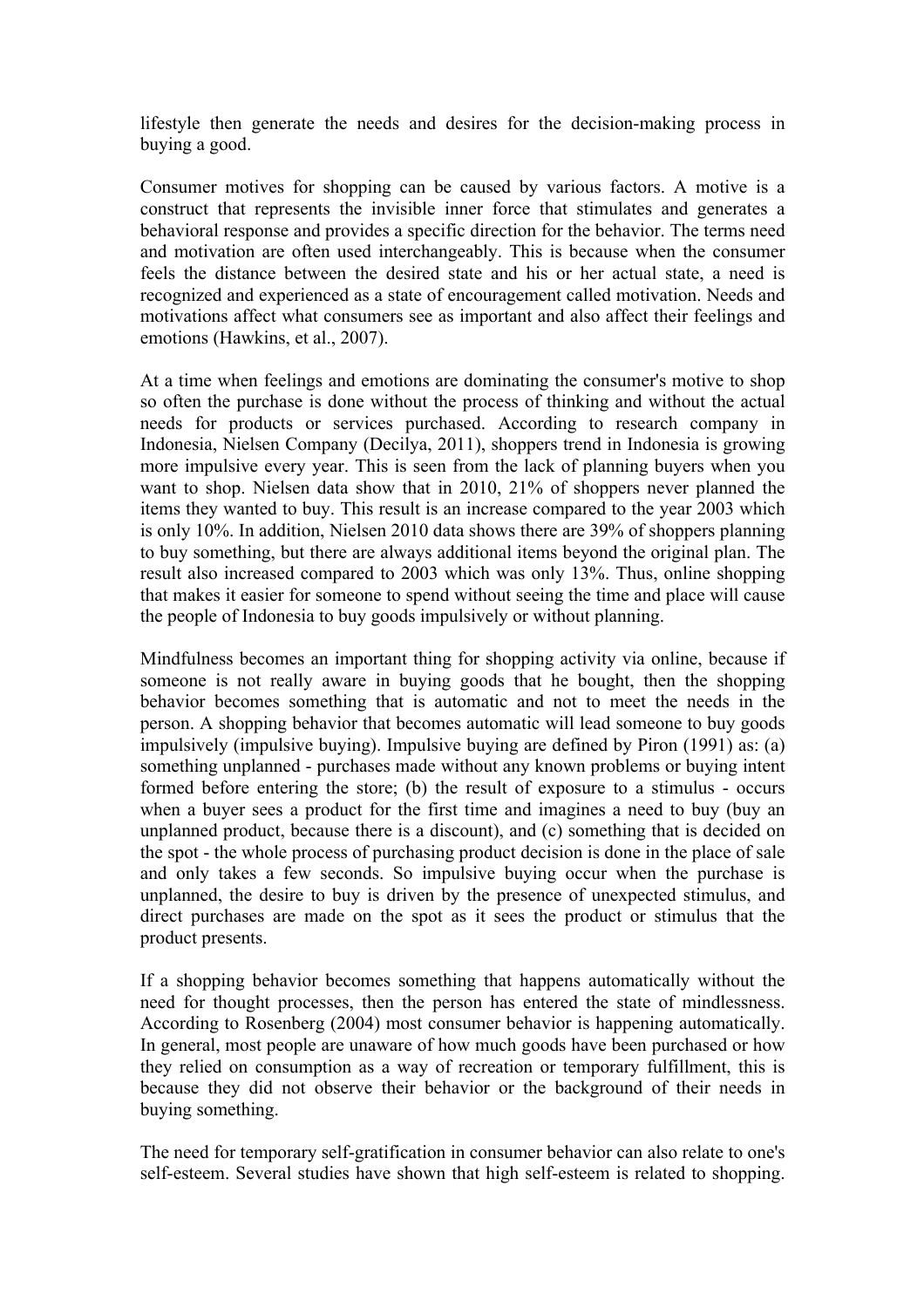A series of studies have found that people who feel good about themselves, especially people who see themselves competent in domains that they consider important, tend more than others to spend on a variety of products and services that can make them feel good. This affects the marketing of a whole range of products, including entertainment, alcoholic beverages, and especially beauty-enhancing products (Arnould, Price, & Zinkhan, 2004).

Low self-esteem is also associated with excessive self-concern regarded by others. Quite a lot of research shows that consumer culture, with an excessive emphasis on the beauty of the physical self, can lead to a lower self-esteem among consumers. Very low self-esteem is also associated with compulsive and addictive behaviors, such as eating disorders, compulsive gambling, television addiction, shoplifting, and compulsive shopping. In a series of focus group interviews on skin care performed on women's groups with the same demographic profile, it was found that women with low self-esteem tend to avoid buying certain products because they do not feel that it is worth spending money on themselves. Therefore, low self-esteem can sometimes lead to excessive consumption and sometimes to low consumption, depending on other individual characteristics (Arnould et al., 2004).

Lack of mindfulness about every behavior performed and the influence of self-esteem in a person so that finding a way for temporary fulfillment, can be the background of someone making impulsive purchases via online or shopping online. The research question in this study: (1) is there a correlation between mindfulness and impulsive buying among adolescent girls who do online shopping? (2) Is there a correlation between self-esteem and impulsive buying among adolescent girls who do online shopping? (3) is there a correlation between mindfulness and self-esteem among adolescent girls who do online shopping?

H1: There is a correlation between mindfulness and impulsive buying among adolescent girls who do online shopping.

H2: There is a correlation between self-esteem and impulsive buying among adolescent girls who do online shopping.

H3: There is a correlation between mindfulness and self-esteem among adolescent girls who do online shopping.

## **Mindfulness**

According to Langer (1989), mindfulness is a feeling of involvement, attachment, and the state of the active mind achieved by noticing new things. "Mindfulness is paying attention to the ongoing experience of oneself in a way that allows openness and flexibility." Mindfulness is a condition that is fully present and conscious during everyday activities that are being done "(Compton, 2005). According to Alidina (2010), mindfulness is to pay attention to something present at a certain moment of compassion, curiosity, and acceptance.

Mindfulness is the practice to pay attention, which means knowing where the individual should direct his attachment (McKenzie & Hassed, 2012). According to Didonna (2009), mindfulness is a simple way to connect with the aim of reducing adversity and transforming human beings into a better person.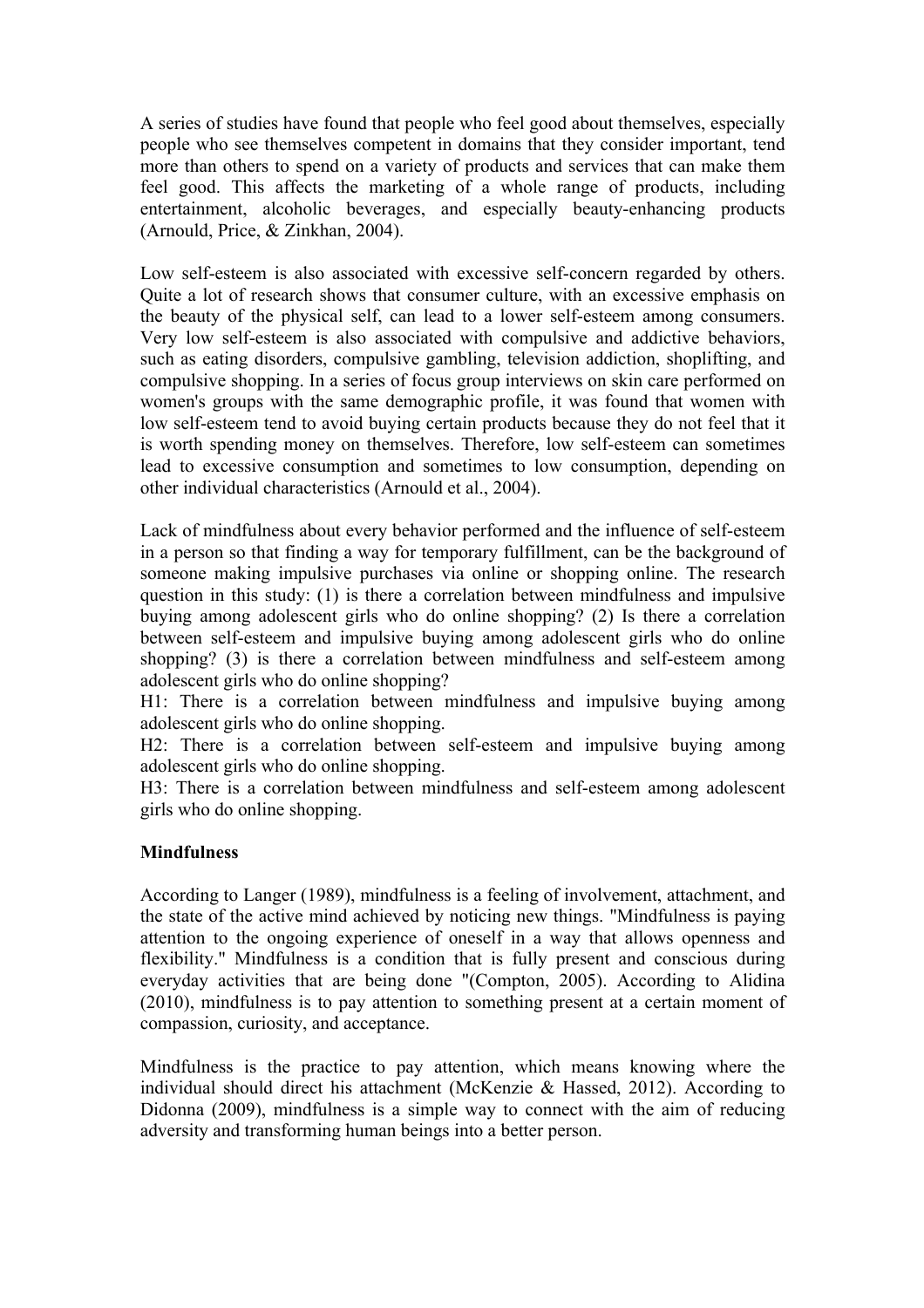Based on these theories, it can be concluded that mindfulness is an active state of mind that pays attention to new things and life experiences openly and flexibly, as well as efforts to reduce the difficulties experienced and try to make human beings a better person. Mindfulness also means a fully present consciousness of the individual to know where attentiveness and where his or her attention should be directed in every daily activity that is being performed.

To get a better idea of mindfulness, it is useful to describe the opposite, mindlessness. When a person is in a mindless state, the person's mind is unfocused, does not pay attention to what is going on around himself; In short, the person is daydreaming. This daydreaming condition is actually useful sometimes. It would be very difficult to actively process all the information that comes to you at all times of the day. When entering a state of chronic mindlessness, then someone will be in a condition of automatic pilot and respond according to custom to his world without thinking of what is done or spoken. Another aspect of mindlessness is that in such circumstances a person becomes overly dependent on overly rigid categories of experience and may impede the person's ability to respond reasonably. Based on experiments conducted by Langer (1989), sources of mindlessness are found in habits, premature cognitive commitment in existing categories, and focus on future goals rather than ongoing processes (Compton, 2005).

## **Self-esteem**

Self-esteem is one's view of himself. That is, people not only care about how they look but also how they value the qualities they have. (Taylor, Peplau, & Sears, 2006). According to Arnould, Price, and Zinkhan (2004), Self-esteem is a subjective selfassessment developed from personal experience of success or failure, interaction with others, maturity, descent, and social learning.

According to Tesser (2000), self-esteem is a global judgment that reflects our view of the attainment and capability we possess, the value we have, the views of our bodies, the response of others to ourselves, and even, at certain times to the goods that we have. According to Heatherton and Wyland (2003), self-esteem is an attitude about oneself and deals with personal beliefs about the skills and abilities, social relationships and outcomes that a person will have in the future.

Based on these theories can be concluded that self-esteem is a subjective judgment that is owned by a person to himself. This judgment is based on the things that have occurred in the life of the person, and based on what the person has. Self-esteem also relates to how the person perceives the quality or value he or she has.

# **Impulsive Buying**

According to Peter and Olson (2003), impulsive buying are usually fast-paced buying choices in stores with little decision-making. Impulsive buying is the tendency of consumers to buy spontaneously, without thinking at all, happening quickly, and kinetically (Rook, & Fisher, 1995). According to Solomon (2009), impulsive buying occur when a person experiences a sudden impulse that the person can't deny. According to Loudon and Bitta (1993), impulsive buying are buying behavior that is not specifically planned.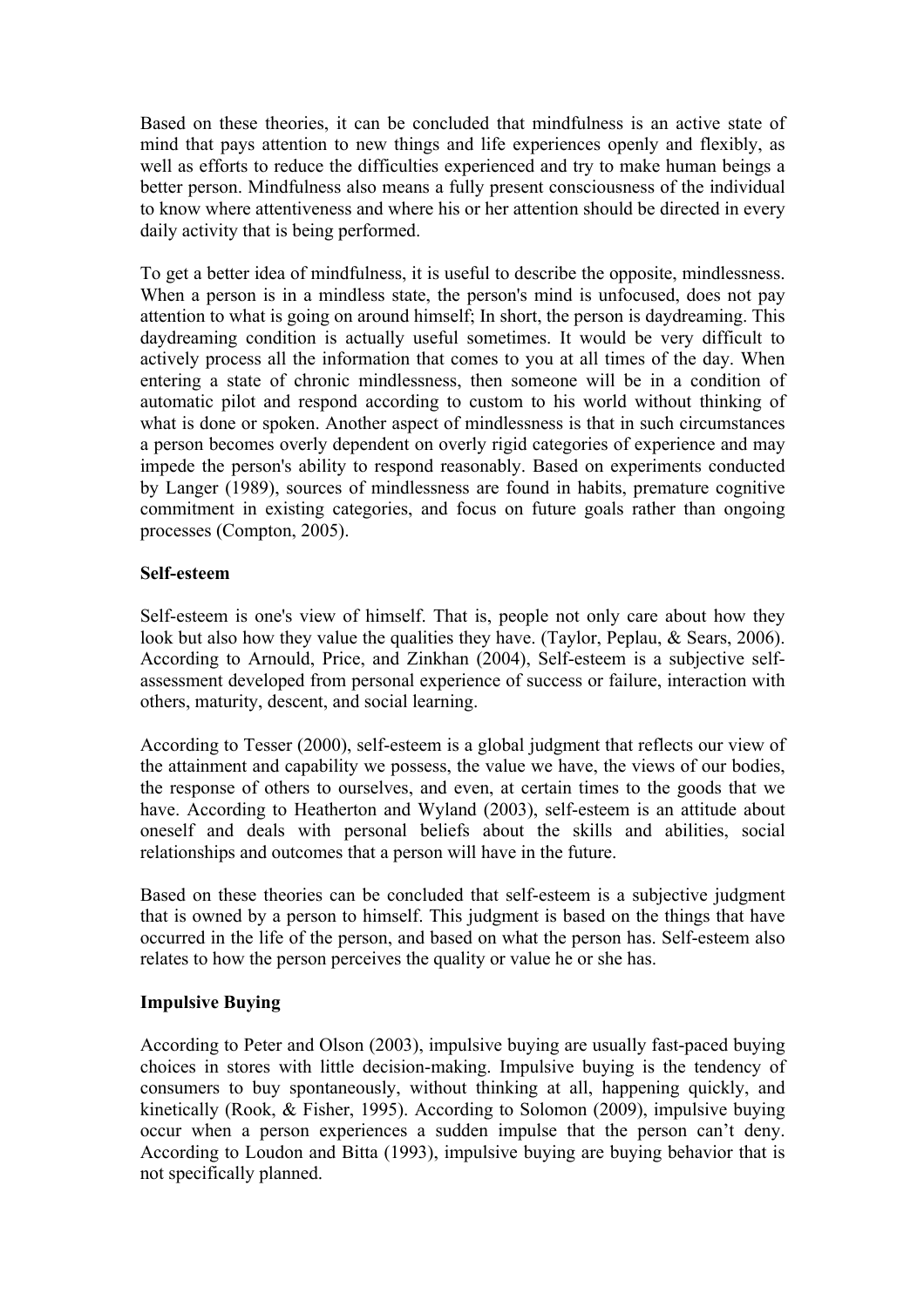According to Verplanken and Sato (2011), impulsive buying are not just making unplanned buying. Buying may be unplanned but not impulsive, such as habitual buying, unexpected buying solving existing problems, or buying that are too unimportant to plan or think about. Buying may also be impulsive, but planned, such as shopping to find someone a gift, or using a retail store environment as a "shopping list" for example when finding ingredients for typical Italian food. Using the time or location of a shopping place as a criterion also does not provide a satisfactory definition of an impulse buying. While some products are purchased more often for a momentary boost than others, defining impulse buying based on products that have been designated impulsive products is not a viable criterion either because of an overly broad individual or cultural difference.

According to Verplanken and Sato (2011), Rook's explanation is considered to be the most comprehensive providing definition of impulsive buying. Rook (1987) defines impulsive buying as something that happens when a buyer experiences a sudden, often strong and persistent push to buy something directly. The drive to buy is hedonically complex and can stimulate emotional conflicts. Impulsive buying are also prone to occur with less attention to the consequences of purchases made.

Based on these theories can be concluded that impulsive buying are purchases made because there is a sudden impulse that can't be controlled, occur quickly, done without any planning and without any attention to the consequences of the purchase which can then stimulate the occurrence of emotional conflict.

## **Method**

## **Participants**

Criteria of the subjects in this study were girls between the ages of 18 to 24 years and accustomed in doing online shopping for at least once in two months. References used to say people who accustomed shopping online at least once every two months is based on research conducted by the ministry of communication and informatics (Rianto, Amsas, Umami, Laksani, & Triyono, 2013) about the portrait of online shopping in Indonesia, where most of the people online shopping frequency is at least once in two months. Based on the results of data collection, 401 participants willing to be subjects in this study. The question of how often the online shopping behavior becomes the control data for the subject selection process. The frequency of the subjects performing online shopping in this study is differentiated into: (a) several times a week, (b) once per week, (c) once every one or two months, (d) twice a year, and (e) very rarely, once or less. Based on the selection process, the subjects of research who can enter the category accustomed in doing online shopping at least once every two months amounted to 228 participant.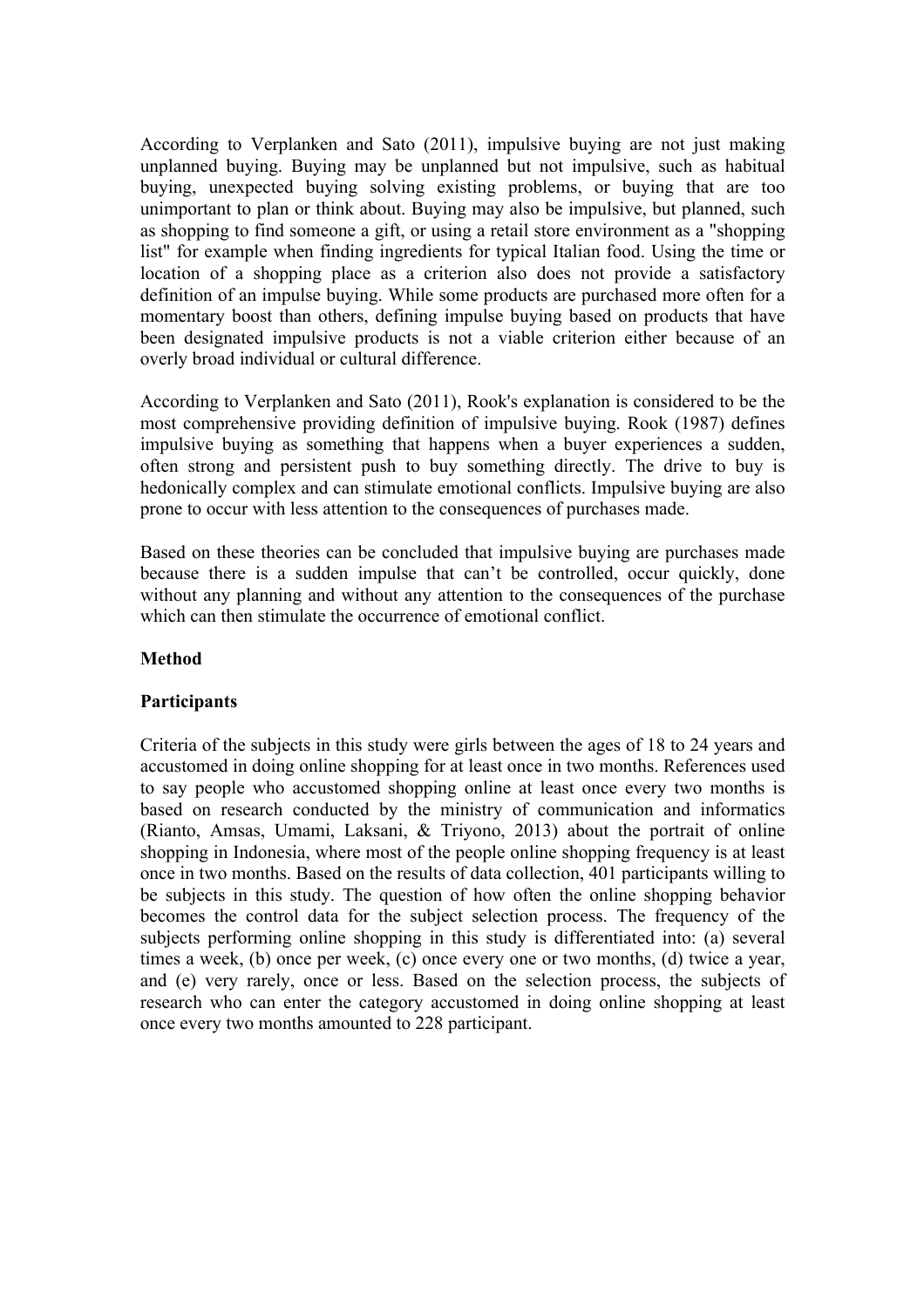| Table 1. Frequency Description Results of Online Shopping Habits |           |            |  |  |
|------------------------------------------------------------------|-----------|------------|--|--|
| Habits                                                           | Frequency | Percentage |  |  |
| Several times a week                                             | 23        | 5.7        |  |  |
| Once per week                                                    |           | 4.2        |  |  |
| Once every one or two                                            | 188       | 46.9       |  |  |
| months                                                           |           |            |  |  |
| Twice a year                                                     | 68        | 17.0       |  |  |
| Very rarely, once or less                                        | 105       | 26.2       |  |  |
| Total                                                            | 401       | 100        |  |  |

|  | <b>Table 1. Frequency Description Results of Online Shopping Habits</b> |
|--|-------------------------------------------------------------------------|
|  |                                                                         |

| Table 2. Age of Participant Who Pass the Selection Control Process |  |  |  |  |  |
|--------------------------------------------------------------------|--|--|--|--|--|
|--------------------------------------------------------------------|--|--|--|--|--|

| Age   | N   |
|-------|-----|
| 18    | 39  |
| 19    | 70  |
| 20    | 62  |
| 21    | 33  |
| 22    | 14  |
| 23    | 10  |
| Total | 228 |
|       |     |

# **Procedure of Data Gathering**

Firstly, the questionnaire was set by researchers with 110 items, which was used to assess impulsive buying, self-esteem, and mindfulness*.* Impulsive buying uses 20 items, respectively 10 items for cognitive subscale and 10 items for affective subscale. Self-esteem uses 20 items, respectively 10 items for negative subscale and 10 items for positive subscale. Mindfulness uses 70 items, respectively 7 items for 'nonreactivity to inner experience' subscale, 16 items for 'observing' subscale, 27 items for 'acting with awareness' subscale, 10 items for 'describing' subscale, and 10 items for 'non-judging' subscale. By the time they filled in the questionnaire, participants had been asked their willingness to fill in the demographic data, such as name, age, education level, occupation, family income, city of residence, the type of product purchased, the type of online store used, payment method and frequency of online shopping. Data were gathered from 7 January until 26 April, 2014. Data were gathered by personally approaching participants, and entrusting the questionnaires to researcher's friends. Researchers also spread the questionnaire online by making advance online form through google.doc which then disseminated through some social media.

## **Measurements**

In this study, there are three questionnaires used to measure mindfulness, self-esteem, and impulsive buying, respectively: (a) FFMQ (Five Facet Mindfulness Questionnaires) belonging to Ruth A. Baer, Gregory T. Smith, Jaclyn Hopkins, Jennifer Krietemeyer, and Leslie Toney, which have been adapted into Indonesian by P. Tommy Yudha S. Suyasa; (b) Rosenberg Self-Esteem Scale-Revised (RSES-R) Negative & Positive Version (RSES-R) belonging to Ellen Greenberger, Chuanseng Chen, Julia Dmitrieva, & Susan P. Farrugia, which have been adapted into Indonesian by Alexy, and (c) Impulse Buying Tendency Scale (IBTS) belonging to Astrid Gisela Herabadi.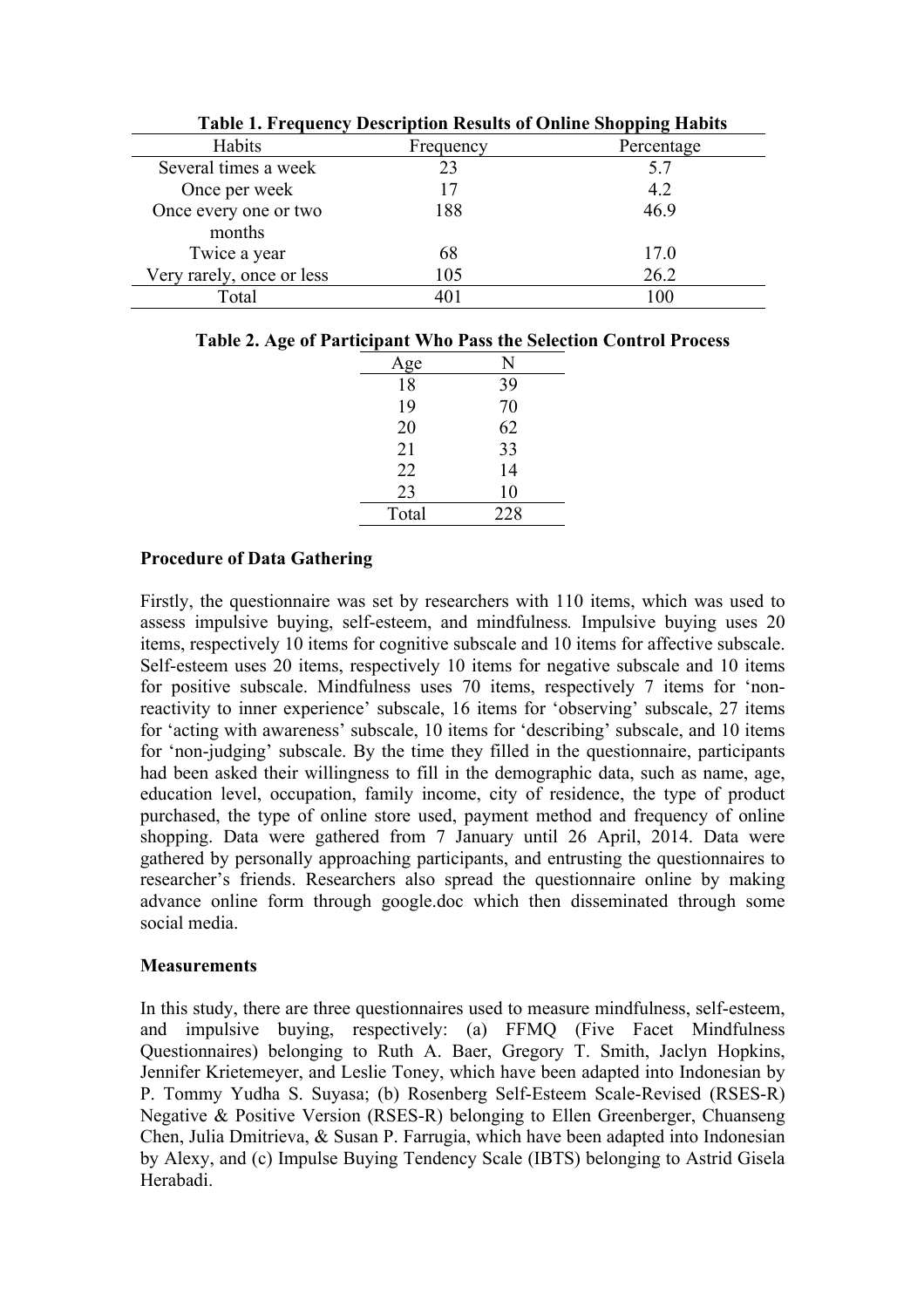Mindfulness which was used in the questionnaire belonging to Baer, Smith, Hopkins, Krietemeyer and Toney (2006) is a 5 point Likert scale and divided into 5 facets: (a) 'non-reactivity', (b) 'observing', (c) 'acting with awareness', (d) 'describing', (e) 'non-judging'. In the 'non-reactivity' facet, the intention is to allow the mind or feeling that is being experienced to come and walk away without being carried away by the thoughts or feelings that are being experienced. In the 'observing' facet, the intention is to observe, realize or pay attention to all internal and external phenomena that occur. In 'acting with awareness' facet means being fully engaged and focused on what is being done and focusing on just one thing at a time. In the 'describing' facet, the intention is to provide an overview of what is observed without giving a label or a particular meaning to the things observed. In the 'non-judging' facet, the intention is to accept without judging the experience being felt in the present.

Based on the tests that have been done by researchers, it is known the FFMQ cronbach's alpha of 228 subjects in this study for each facets namely: (1) 'nonreactivity' =  $0.855$ , (2) 'observing' =  $0.822$ , (3) 'acting with awareness' =  $0.912$ , (4) 'describing' =  $0.854$ , (5) 'non-judging' =  $0.832$ . So it can be concluded that all five facets of scale show good internal consistency. To get the score of mindfulness, mean of the five facets are combined and divided by five to get the composite score of mindfulness.

Self-esteem which was used in the questionnaires belonging to Greenberger, Chen, Dmitrieva, and Farugia (2003) is a 6 point Likert scale and measured 2 dimension: (a) positive self-esteem for RSES-R positive version, and (b) negative self-esteem for RSES-R negative version. Positive self-esteem means a positive assessment of the quality of one self or satisfaction with self-quality. Negative self-esteem means a negative assessment of the quality of one self or dissatisfaction with self-quality. Based on the tests that have been done by researchers, it is known the RSES-R Cronbach's Alpha of 228 subjects in this study for each versions, namely: (1) negative version: 0.869, and (2) positive version: 0.892. So it can be concluded that the scale show good internal consistency. To get the score of self-esteem, all item of negative version must be reverse coded first so all the item will resemble the positive version for scoring. After the reverse coding of negative version, then the mean of negative and positive version is combined and divided by two to get the composite score of self-esteem.

The impulsive buying used in Herabadi's (2003) questionnaire is a 7 point Likert scale and divided into two dimensions: (a) cognitive, and (b) affective. The cognitive dimension means the tendency to lack effort, thought, and planning before buying a product. The affective dimension means intimacy and passion, the desire to buy and the difficulty of controlling the desire. Based on the tests that have been done by researchers, it is known the IBTS of 228 subjects in this study have a correlation between affective and cognitive items when averaged at  $0.441$ ,  $p \le 0.01$  (with cronbach alpha respectively for cognitive items and affective items of 0.841 and 0.738). So it can be concluded that the scale show good internal consistency. To get the score of impulsive buying, mean of the cognitive and affective subscale are combined and divided by two to get the composite score of impulsive buying.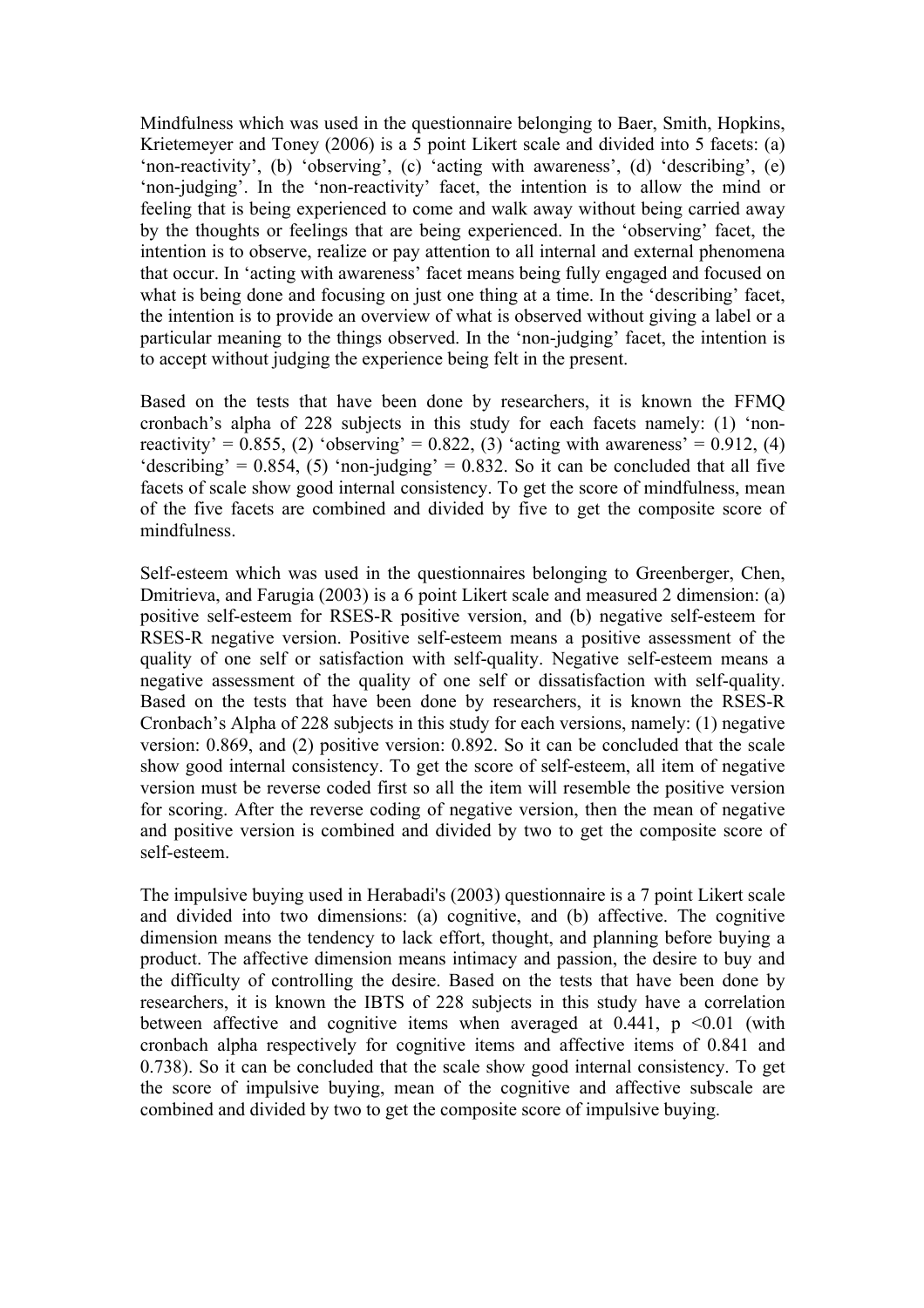| <b>DUVING USING ONE SAMPLE KOMMOZOTOV-SMITTHOV LEST</b> |     |        |         |                                      |  |
|---------------------------------------------------------|-----|--------|---------|--------------------------------------|--|
|                                                         |     | Mean   |         | Std. Deviation Asymp Sig. (2-tailed) |  |
| Self-Esteem                                             | 228 | 4.7020 | 0.68104 | 0.000                                |  |
| <b>Mindfulness</b>                                      | 228 | 2.9594 | 0.28903 | 0.200                                |  |
| <b>Impulsive Buying</b>                                 | 228 | 38884  | 0.96790 | 0.200                                |  |

## **Table 3. Nonparametric Test Result of Self-Esteem, Mindfulness, and Impulsive Buying Using One Sample Kolmogorov-Smirnov Test**

## **Table 4. Nonparametric Test Result of Mindfulness Facets Using One Sample Kolmogorov-Smirnov Test**

|                  | N   | Mean   | Std. Deviation | Asymp Sig. (2-tailed) |  |  |
|------------------|-----|--------|----------------|-----------------------|--|--|
| Non-reactivity   | 228 | 2.9756 | 0.64311        | 0.024                 |  |  |
| Observing        | 228 | 3.2757 | 0.48855        | 0.080                 |  |  |
| <b>Act Aware</b> | 228 | 2.8577 | 0.53447        | 0.200                 |  |  |
| Describing       | 228 | 3.4172 | 0.56647        | 0.000                 |  |  |
| Non-judging      | 228 | 2.2711 | 0.50202        | 0.000                 |  |  |

# **Table 5. Correlation Results of Mindfulness and Impulsive Buying Pearson Correlations**

|                   | <b>Impulsive Buying</b> |
|-------------------|-------------------------|
|                   | $22**$                  |
| $Sig. (2-tailed)$ | .000                    |
|                   | າາດ                     |
|                   |                         |

\*\*. Correlation is significant at the 0.01 level (2-tailed).

#### **Table 6. Correlation Results of Self-Esteem and Impulsive Buying Spearman's rho Correlations**

|             |                 | <b>Impulsive Buying</b> |
|-------------|-----------------|-------------------------|
| Self-Esteem |                 | $-043$                  |
|             | Sig. (2-tailed) | 522                     |
|             |                 |                         |

# **Table 7. Correlation Results of Mindfulness and Self-Esteem Spearman's rho Correlations**

|             |                   | Self-Esteem |
|-------------|-------------------|-------------|
| Mindfulness |                   | $.520**$    |
|             | $Sig. (2-tailed)$ | .000        |
|             |                   | 228         |

\*\*. Correlation is significant at the 0.01 level (2-tailed).

## **Table 8. Correlation Results of Mindfulness Facets and Self-Esteem Spearman's Rho Correlations**

|        |                   | Non-<br>reactivity | Observing | Act<br>aware   |          | Describing Non-judging |
|--------|-------------------|--------------------|-----------|----------------|----------|------------------------|
| Self-  | R                 | $.312**$           | $.183**$  | $.408*$        | $.408**$ | .045                   |
| Esteem | $Sig. (2-tailed)$ | .000               | .000      | $\ast$<br>.000 | .000     | .498                   |
|        | N                 | 228                | 228       | .228           | .228     | .228                   |

\*\*. Correlation is significant at the 0.01 level (2-tailed).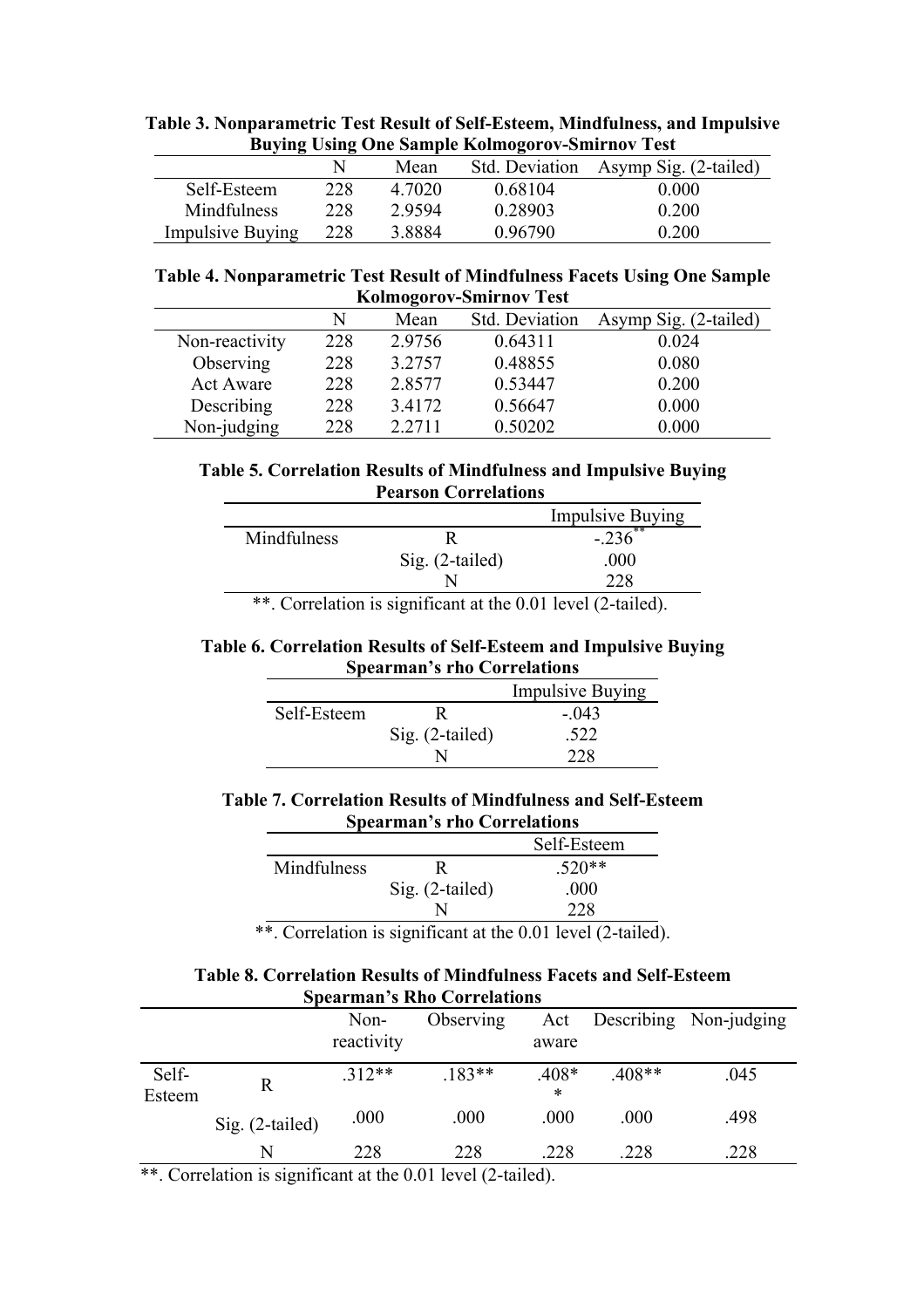| <b>Pearson Correlations</b> |                   |                       |                              |  |
|-----------------------------|-------------------|-----------------------|------------------------------|--|
|                             |                   | Observing             | <b>Acting with Awareness</b> |  |
| <b>Impulsive Buying</b>     |                   | $-.016$               | $-325**$                     |  |
|                             | $Sig. (2-tailed)$ | .810                  | .000                         |  |
|                             |                   | 228                   | 228                          |  |
| $\sim$<br>$\sim$ $\sim$     |                   | $\sim$ 1 $\sim$ 1 1 1 |                              |  |

#### **Table 9. Correlation Results of Mindfulness Facets (Observing and Acting with Awareness) and Impulsive Buying Pearson Correlations**

\*\*. Correlation is significant at the 0.01 level (2-tailed).

#### **Table 10. Correlation Results of Mindfulness Facets (Non-reactivity, Describing, and Non-judging) and Impulsive Buying Spearman's Rho Correlations**

| $\overline{S}$ peal mail $\overline{S}$ Kilo Colleiations |                   |                |            |             |  |
|-----------------------------------------------------------|-------------------|----------------|------------|-------------|--|
|                                                           |                   | Non-reactivity | Describing | Non-judging |  |
| <b>Impulsive Buying</b>                                   |                   | - 149*         | $-049$     | $-074$      |  |
|                                                           | $Sig. (2-tailed)$ | .024           | .462       | 265         |  |
|                                                           |                   | 228            | 228        | 228         |  |

\*. Correlation is significant at the 0.05 level (2-tailed).

# **Result**

The nonparametric test results showed that the self-esteem composite score is not normally distributed ( $p = 0.000 \le 0.05$ ) so the correlation analysis used in finding correlation of self-esteem with impulsive buying and mindfulness is using spearman correlation. On the other hand, mindfulness and impulsive buying composite score is normally distributed ( $p = 0.200 > 0.05$ ) so both can used Pearson correlation to find out the correlation results. The correlation analysis showed that there is a negative significant correlation between mindfulness and impulsive buying ( $p = 0.00 \le 0.05$ , R  $= -0.236**$ ). This results showed that the higher the mindfulness the lower the impulsive buying experienced by adolescent girls who do online shopping.

The correlation analysis showed that there is no negative significant correlation between self-esteem and impulsive buying ( $p = 0.522 > 0.05$ ,  $R = -0.043$ ). This result showed that there is no certainty that a high self-esteem will be followed by a low impulsive buying experienced by adolescent girls who do online shopping. Other correlation analysis showed that there is a positive significant correlation between mindfulness and self-esteem ( $p = 0.00 < 0.05$ ,  $R = 0.520**$ ). This result showed that the higher the mindfulness the higher the self-esteem experienced by adolescent girls who do online shopping.

The correlation analysis showed that there are four facets of mindfulness which have positive significant correlation with self-esteem ( $p = 0.00 \le 0.05$ ) and these four facets are 'non-reactivity', 'observing', 'acting with awareness', and 'describing'. Among the four facets of mindfulness, 'acting with awareness' and 'describing' have the highest coefficient correlation ( $R = 0.408**$ ), followed by 'non-reactivity' ( $R =$ 0.312\*\*) and 'observing'  $(R = 0.183**)$ . This result showed that the more adolescent girls fully focused on what is being done ('acting with awareness') and observing without giving a label or particular meaning to the things observed ('describing') will contribute to more positive self-esteem while they do online shopping. Furthermore, the more adolescent girls able to not being carried away by the thoughts or feelings that are being experienced ('non-reactivity') and only just observe all the phenomena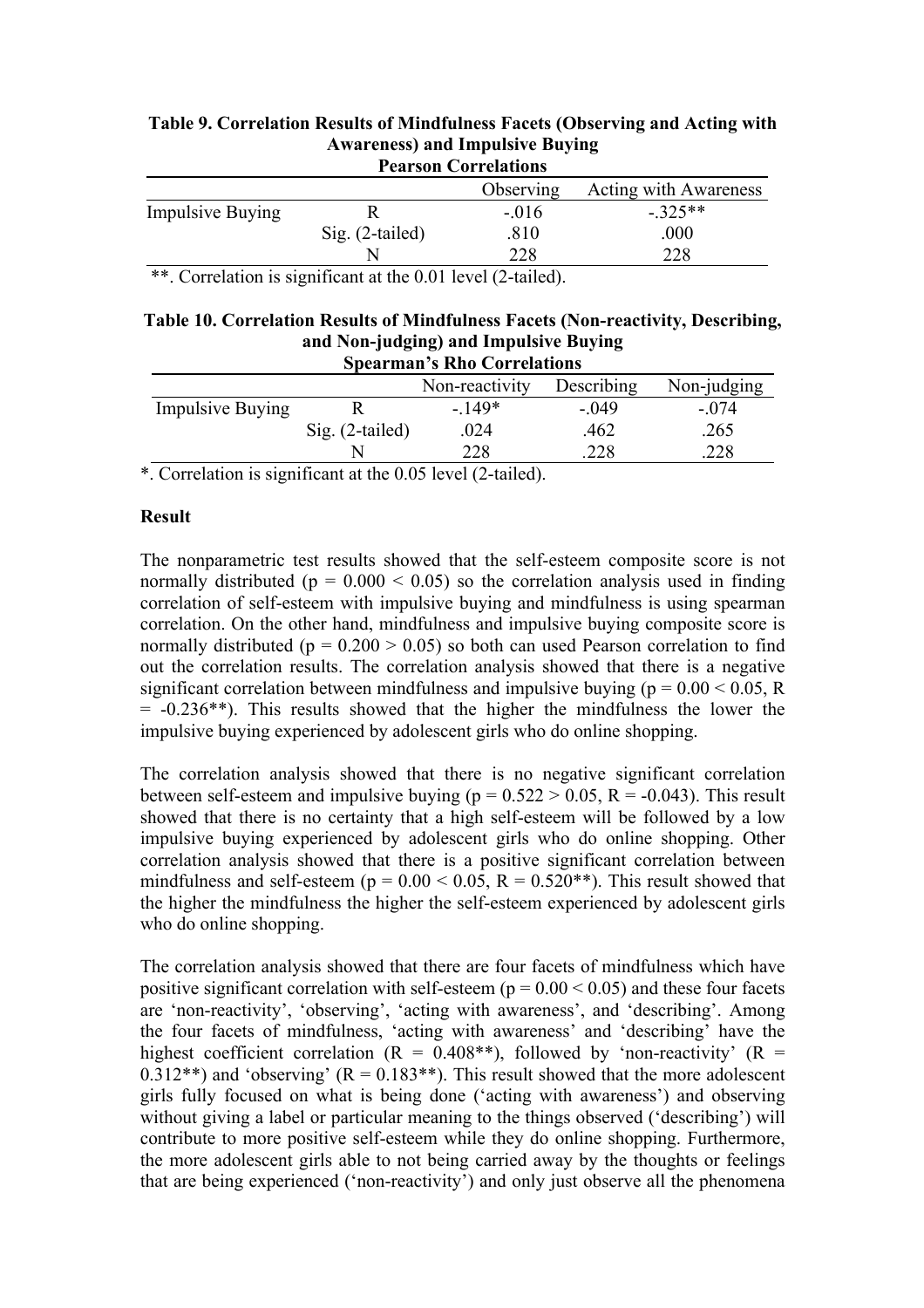that occur ('observing') will also contribute to more positive self-esteem while they do online shopping.

The correlation analysis showed that there are two facets of mindfulness which have negative significant correlation with impulsive buying ( $p = 0.00 < 0.05$ ;  $p = 0.024 <$ 0.05) and these two facets are 'acting with awareness' and 'non-reactivity'. Among the two facets of mindfulness, 'acting with awareness' have higher coefficient correlation ( $R = -0.325**$ ) than 'non-reactivity' ( $R = -0.149*$ ). This result showed that the more adolescent girls fully focused on what is being done ('acting with awareness') and not being carried away by the thoughts or feelings that are being experienced ('non-reactivity') will contribute to less impulsive buying while they do online shopping.

## **Discussion**

In this study the relationship found in mindfulness and impulsive buying in adolescent girls who do shopping online demonstrate the role of mindfulness in the process of making a decision to buy an item. Mindfulness itself is actually a condition or state of mind that is fully conscious of what is being done and seeks to realize about things that happen both inside and outside, while impulsive buying are an act of purchase that is done because of a lack of self-awareness about the decisions that taken when buying an item. As Rosenberg (2004) suggests impulsive buying takes advantage of mindlessness or unconscious processes that can lead to impulsive purchases. The large selection of items in the online store to make teenage girls who are basically still in the stage of identity searching to try various things. When finding items in an online store that are deemed to fit a teenager's self-identity such as bags, shoes, clothes that are considered feminine and attractive, at that moment there may be a momentary impulse or impulse to buy the item.

Limitations of online stores that only show the goods through pictures alone without being able to touch the items you want to buy, further increase the possibility of someone to fall in mindlessness condition at the time of buying goods. Unlike the ordinary stores that can still show the physical direct goods to buy will make someone to think more or consider the quality of goods to be purchased and see again whether the price of goods in accordance with the quality of goods that have been touched and viewed directly. Although online stores do not provide physical goods directly, but sometimes online stores offer many special offers and also lower prices, and this is what sometimes makes teenage girls likely to buy without consideration and full awareness and only interested in buying for a moment's view.

On the other hand, there is no relationship found in self-esteem and impulsive buying in adolescent girls who do shopping online and this result is not what to be expected. According to Arnould, Price, and Zinkhan (2004), very low self-esteem is associated with compulsive and addictive behaviors, such as eating disorders, compulsive gambling, television addiction, shoplifting, and compulsive shopping. Verplanken and Sato (2011) said that impulsive buying has been associated with joy and pleasure but has also been found related to negative emotions and low self-esteem. So from previous research and past theory it is assumed that self-esteem should have a relationship with impulsive buying, but the different outcome is obtained in this study.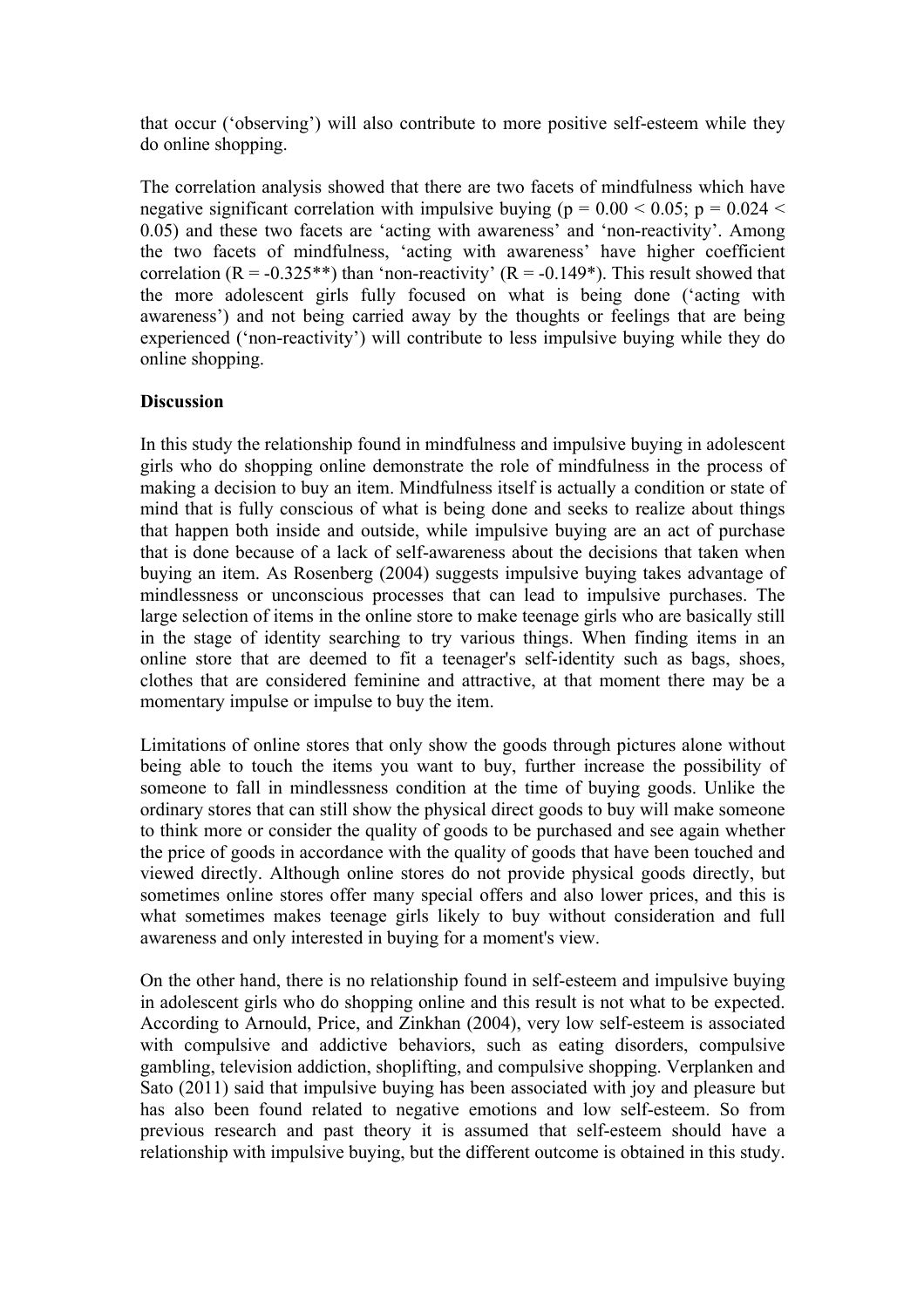Researcher assumed that maybe excessive consumption like compulsive buying is more apparent in online shopping than impulsive buying.

According to previous study (Flight & Scherle, 2013), there was evidence found that compulsive buying tendency is positively associated with online shopping, while impulse buying tendency is positively associated with offline shopping. With that result study in mind, there might be possibility that self-esteem will have more relationship with compulsive buying than impulsive buying when the context is online shopping. While this assumption is still not final, in this study the level of impulsive buying tendency itself is not so high because the impulsive buying score of empirical mean is lower than its hypothetical mean of 7 point Likert scale ( $\overline{\lambda}$  = 3.8884 < 4). So the participant in this study which consist of adolescent girls are not quite impulsive when buy goods through online shopping and self-esteem become not really related with impulsive buying in this study, because there is a possibility that compulsive buying is more likely to occur than impulsive buying.

While self-esteem is not found to have relationship with impulsive buying, the same can't be said with mindfulness. Mindfulness and self-esteem have positive significant relationship and it shows that the more mindful adolescent girls about their activity while they shop, they tend to have more high self-esteem. This result supported the finding of previous study by Randal, Prat, and Bucci (2015) which found that dispositional mindfulness is positively associated with self-esteem. Pepping, Davis and Donovan (2016) also found that individuals high in dispositional mindfulness tend to be high in self-esteem, and that mindfulness-based clinical interventions may assist in cultivating secure self-esteem. Regarding which specific of mindfulness can enhance self-esteem, results by Pepping, Donovan, and Davis (2013) indicate that the 'non-judging' facet of mindfulness most strongly related to high self-esteem, further 'non-reactivity', 'acting with awareness' and 'describing' were also associated with high self-esteem. However in this study, the 'non-judging' facet is not related at all to self-esteem, while the other four facets all have positive significant correlation. So from this study, it appears that in context of online shopping, the mindfulness facets of 'acting with awareness' and 'describing' is the most strongly related to high selfesteem.

# **Conclusion**

Based on the results of data analysis, it can be concluded that there is a correlation between mindfulness and impulsive buying among adolescent girls who do online shopping (H1 accepted). In this regards, the facets of mindfulness which related to impulsive buying are 'acting with awareness' and 'non-reactivity'. From other results of data analysis, it can be concluded that there is no correlation between self-esteem and impulsive buying among adolescent girls who do online shopping (H2 rejected). For the last results of data analysis, it can be concluded that there is a correlation between mindfulness and self-esteem among adolescent girls who do online shopping (H3 accepted). In this regards, the facets of mindfulness which related to self-esteem are 'acting with awareness', 'describing', 'non-reactivity', and 'observing'.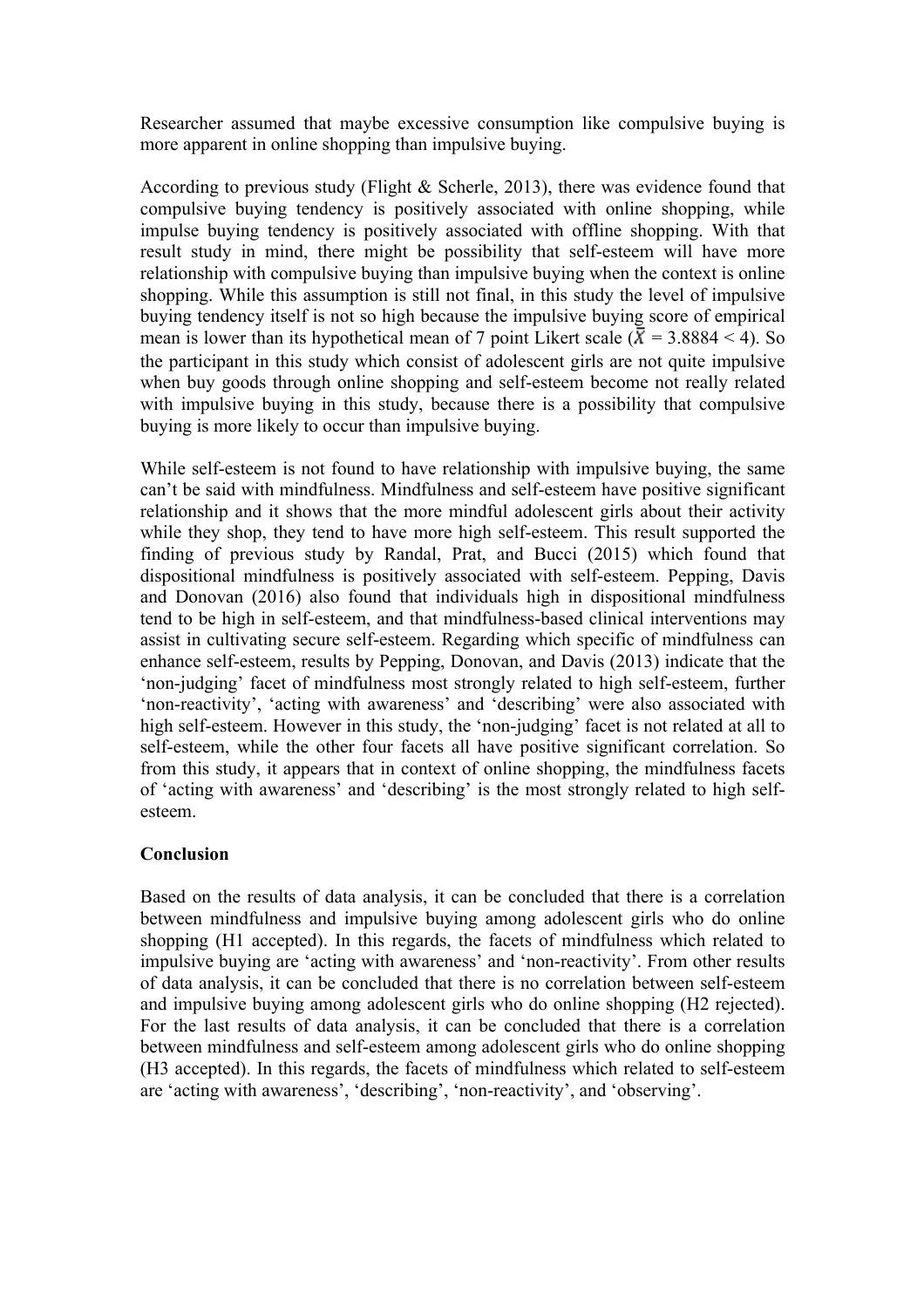# **Acknowledgements**

Expression of gratitude were given to:

- 1. Sandi Kartasasmita, who provide guidance in conducting this study.
- 2. Author's Friends and Family, who encourages the author and giving the moral support while doing this research.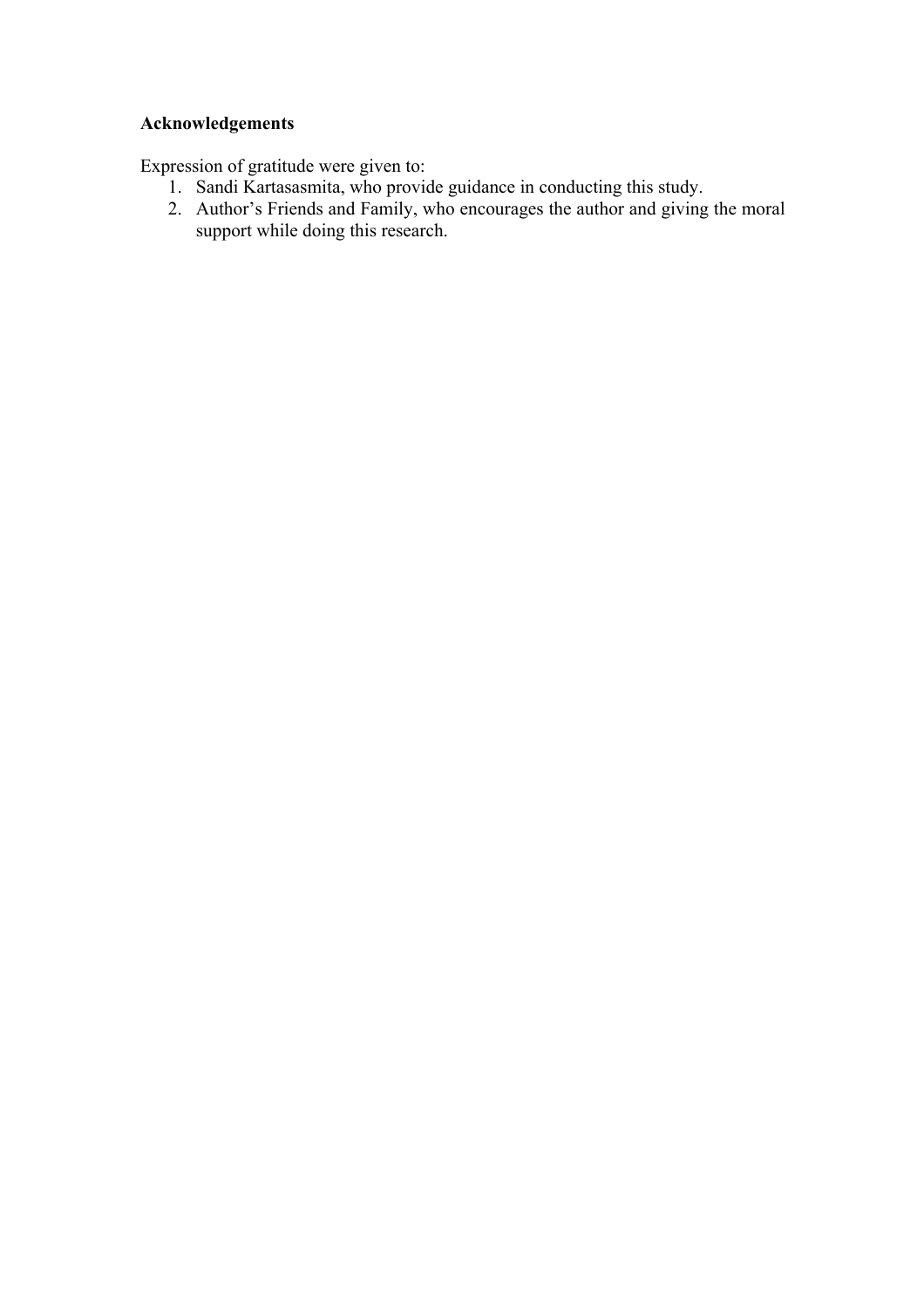## **References**

Alidina, S. (2010). *Mindfulness for dummies*. England, UK: John Wiley & Sons.

Anestia, C. (2015). *Apa yang dibeli orang Indonesia di toko online*. Source: http://tekno.liputan6.com/read/2297804/apa-yang-dibeli-orang-indonesia-di-tokoonline

Arnould, E., Price, L., & Zinkhan, G. (2004). *Consumers* (2<sup>nd</sup> ed.). New York, NY: McGraw-Hill.

Baer, R. A., Smith, G. T., Hopkins, J., Krietemeyer, J., & Toney, L. (2006). Using self-report assessment methods to explore facets of mindfulness. *Assessment, Volume 13, No. 1, March 2006,* 27-45. doi: 10.1177/1073191105283504 © 2006 by Sage Publications. Source: https://webspace.utexas.edu/neffk/pubs/Baer%20paper.pdf.

Compton, W. C. (2005). *An introduction to positive psychology*. Belmont, CA: Wadsworth, a division of Thomson Learning Inc.

Decilya, S. (2011). *Pembelanja Indonesia makin impulsif.* Source: https://m.tempo.co/read/news/2011/06/21/090342265/pembelanja-indonesia-makinimpulsif

Didonna, F. (2009). *Clinical handbook of mindfulness*. New York, NY: Springer.

Greenberger, E., Chen, C., Dmitrieva, J., & Farrugia, S. P. (2003). Item wording and the dimensionality of the rosenberg self-esteem scale: do they matter? *Personality and Individual Differences, vol. 35 (6),* 1251-1254. doi: 10.1016/S0191- 8869(02)00331-8, © 2003 by Elsevier. Source: http://www.researchgate.net/publication/223590875\_Itemwording and the dimensionality of the Rosenberg Self-Esteem\_Scale\_do\_they\_matter/file/79e4150a405532b908.pdf

Harmandini, F. (2011). *6 alasan belanja "online" lebih menguntungkan*. Source: http://female.kompas.com/read/2011/07/14/10423591

Hawkins, D. I., Mothersbaugh, D. L., & Best, R. J. (2007). *Consumer behavior: building marketing strategy (10th ed.)*. New York, NY: McGraw-Hill/Irwin.

Heatherton, T. F., & Wyland, C. L. (2003). *Assessing self-esteem*. In Lopez, Shane J. (Ed); Snyder, C. R. (Ed). *Positive psychological assessment: A handbook of models and measures.* (pp. 219-233). Washington, DC, US: American Psychological Association, xvii, 495 pp.

Herabadi, A. G. (2003). *Buying impulses: a study on impulsive consumption*. Unpublished doctoral dissertation. University of Nijmegen. Source: http://repository.ubn.ru.nl/bitstream/2066/19379/1/19379%20\_buyiim.pdf

Langer, E. J. (1989). *Mindfulness (a merloyd lawrence book)*. Cambridge, MA: Da Capo Press.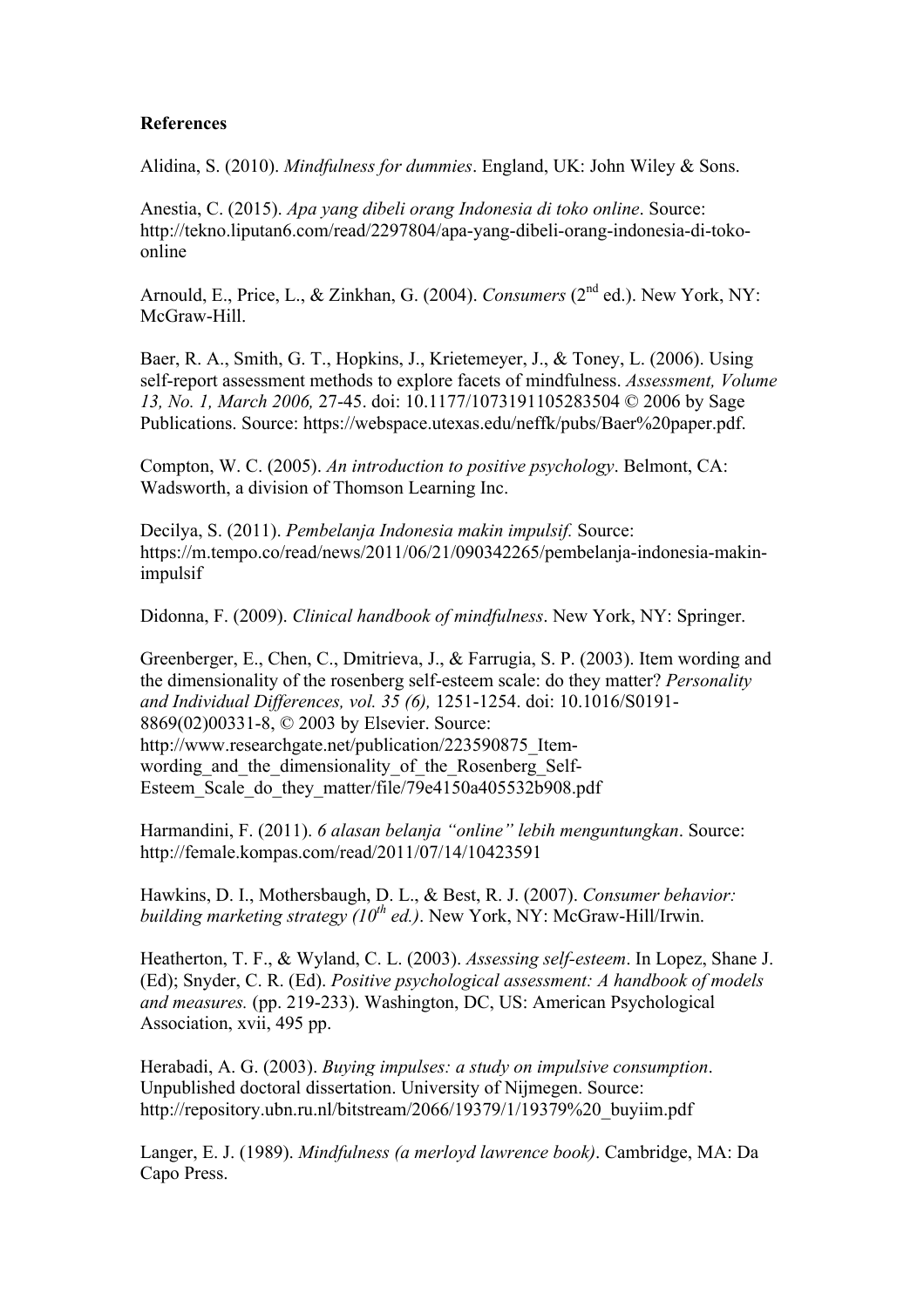Loudon, D. L., & Bitta, A. J. D. (1993). *Consumer behavior: concept and applications (4th ed.)*. Singapore: McGraw-Hill Book Co.

Lubis, M. (2014). *Konsumen Indonesia mulai menyukai belanja online*. Source: http://www.nielsen.com/id/en/press-room/2014/konsumen-indonesia-mulaimenyukai-belanja-online.html

McKenzie, S., & Hassed, C. (2012). Mindfulness for life. Wollombi, NSW: Exisle.

Pepping, C. A., Davis, P. J., & Donovan, A. O. (2016). Mindfulness for cultivating self-esteem. In E. Y. Shonin, W. Van Gordon and M. D. Griffiths (eds.), *mindfulness and other Buddhist-Derived Approaches in Mental Health and Addiction, Advances in Mental Health and Addiction Series.* Source: https://www.researchgate.net/publication/301260164

Pepping, C. A., Donovan, A. O., & Davis, P. J. (2013). The positive effects of mindfulness on self-esteem. *The Journal of Positive Psychology, Vol. 8 (5): 376-386*. Source: http://dx.doi.org/10.1080/17439760.2013.807353

Peter, J. P., & Olson, J. C. (2003). *Consumer behavior and marketing strategy (6th ed.).* New York, NY: McGraw-Hill Education (Asia).

Piron, F. (1991). Defining impulse purchasing. *Advances in Consumer Research Volume 18, 509-514.* Source: http://www.acrwebsite.org/search/view-conferenceproceedings.aspx?Id=7206

Randal, C., Pratt., & Bucci, S. (2015). Mindfulness and self-esteem: A systematic review. *Mindfulness Vol. 2015 (6):1366* by Springer Science and Business Media. Source: https://link.springer.com/article/10.1007/s12671-015-0407-6

Rianto, Y., Amsas, A., Umami, D. R., Laksani, C. S., & Triyono, B. (2013). *Potret belanja online di Indonesia (kasus jabodetabek, bandung, dan jogya)*. Jakarta: Pusat Data dan Sarana Informatika Kementerian Komunikasi dan Informatika.

Rook, D. W. (1987). The buying impulse. *The Journal of Consumer Research, vol. 14, No. 2, September 1987, 189-199*. © 1987 by JOURNAL OF CONSUMER RESEARCH, Inc. Source: http://www.psych.ualberta.ca/~msnyder/p486/read/files/R1987.pdf

Rook, D. W., & Fisher, R. J. (1995). Normative infuences on impulsive buying behavior. *Journal of Consumer Research, vol. 22, No. 3, December 1995, 305-313.* doi: 0093-5301/96/2203-0005 © 1995 by JOURNAL OF CONSUMER RESEARCH, Inc. Source: http://itu.dk/~rkva/2011-Spring-EB22/readings/Rook-Normative-Influences-Buying-Impulse.pdf

Rosenberg, E. L. (2004). *Mindfulness and consumerism*. In Kasser, Tim (Ed); Kanner, Alfen D. *Psychology and consumer culture: the struggle for a good life in a materialistic world.,* (pp. 107-125). Washington, DC, US: American Psychological Association, xi, 297 pp. doi: 10.1037/10658-007